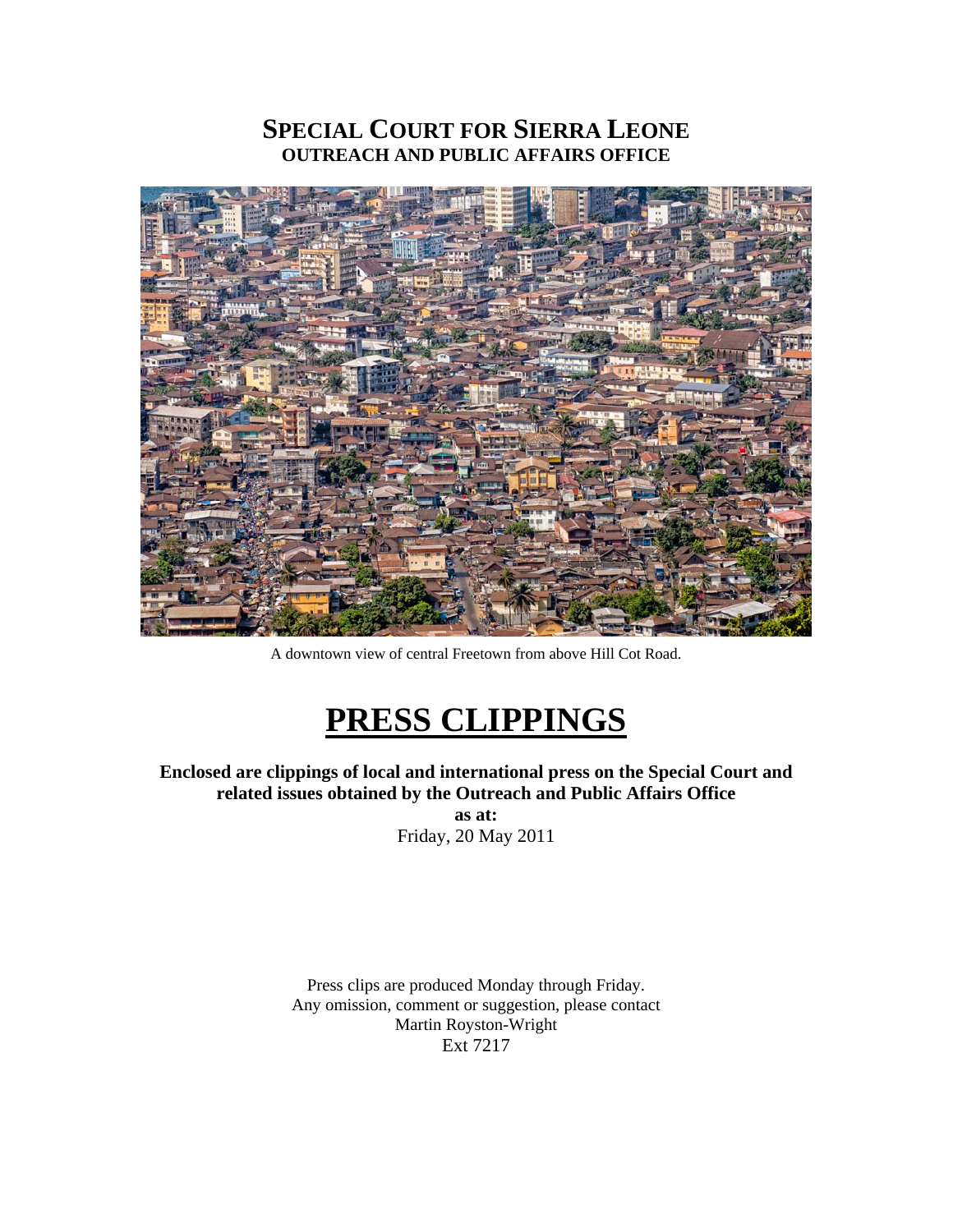| <b>International News</b>                                                  |        |
|----------------------------------------------------------------------------|--------|
| Ouattara Asks ICC to Investigate Post-Poll Violence / RFI                  | Page 3 |
| <b>ICTR</b> Prosecutor Welcomes Ex-Army Chief's Sentence / The New Times   | Page 4 |
| Military Officers Convicted of Killing of Premier / Hirondelle News Agency | Page 5 |
| State Seeks to Reply to Ocampo's Claims / The Standard                     | Page 6 |
|                                                                            |        |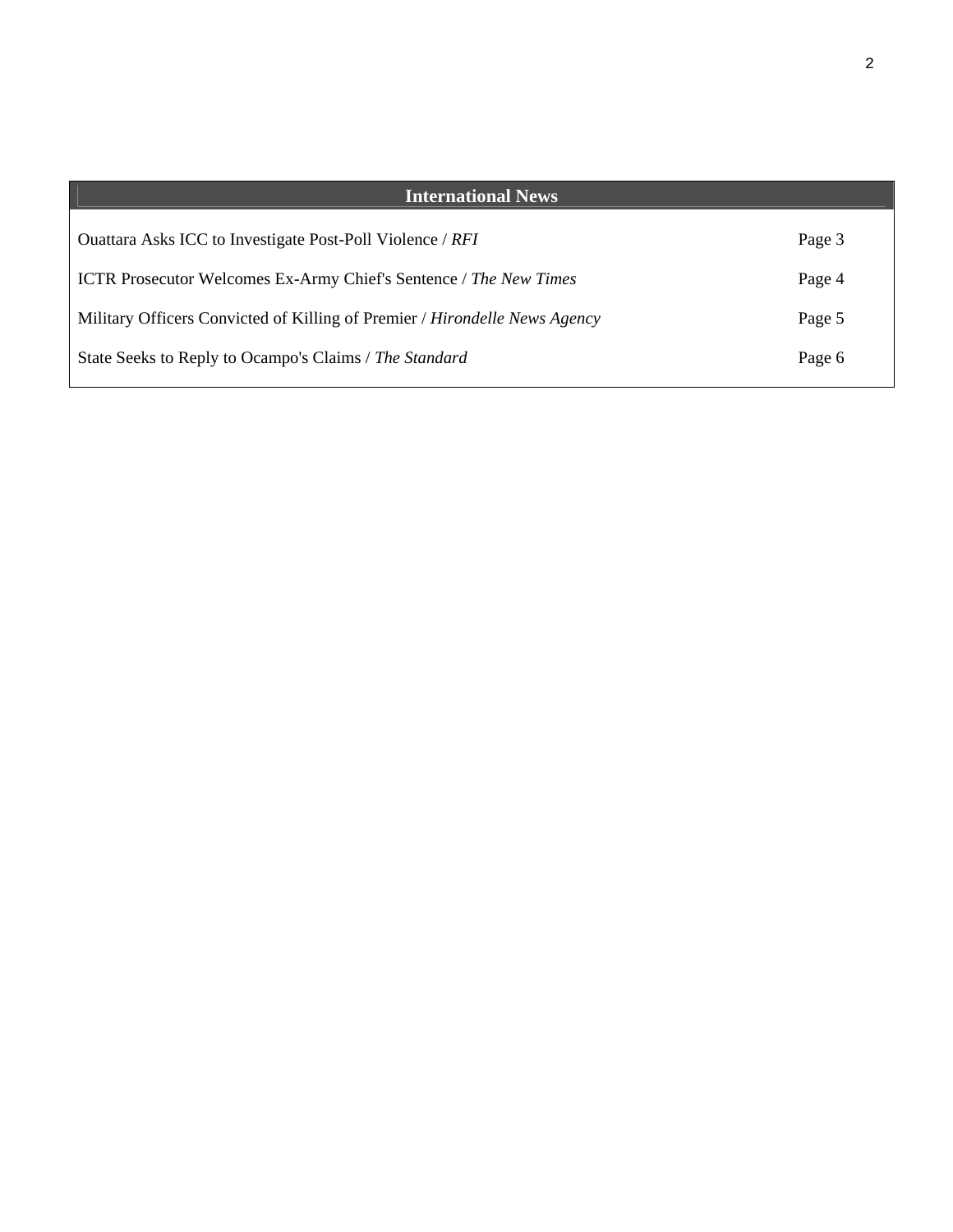

Thursday, 19 May 2011

#### **Ouattara Asks ICC to Investigate Post-Poll Violence**



Côte d'Ivoire's President Alassane Ouattara has asked the International Criminal Court (ICC) to open an investigation into the violence that swept the country following the disputed November **Delection.** 

Ouattara sent a letter, dated 3 May, to ICC

President Luis Moreno-Ocampo asking the court to investigate "the most serious crimes committed since 28 November 2010 throughout the Ivorian territory".

ICC Chief Prosecutor Luis Moreno-Ocampo has said his office is preparing to launch a formal investigation into mass killings which allegedly took place in the west African country.

There were reports of a massacre of several hundred people in Duékoué, in the west of the country, in the fighting that followed November's presidential election.

The UN, the African Union and the European Union all recognised Ouattara as the rightful winner.

However, incumbent Laurent Gbagbo refused to leave office and was captured following heavy fighting in Abidjan on 11 April.

A spokesperson for Ouattara said "there is no longer any impunity in Ivory Coast".

"Reconciliation demands that justice be done. Without truth or justice there is no reconciliation," she said. "This shows Ivory Coast has entered a new era."

Photo: President of Cote d' Ivoire, Alassane Dramane Ouattara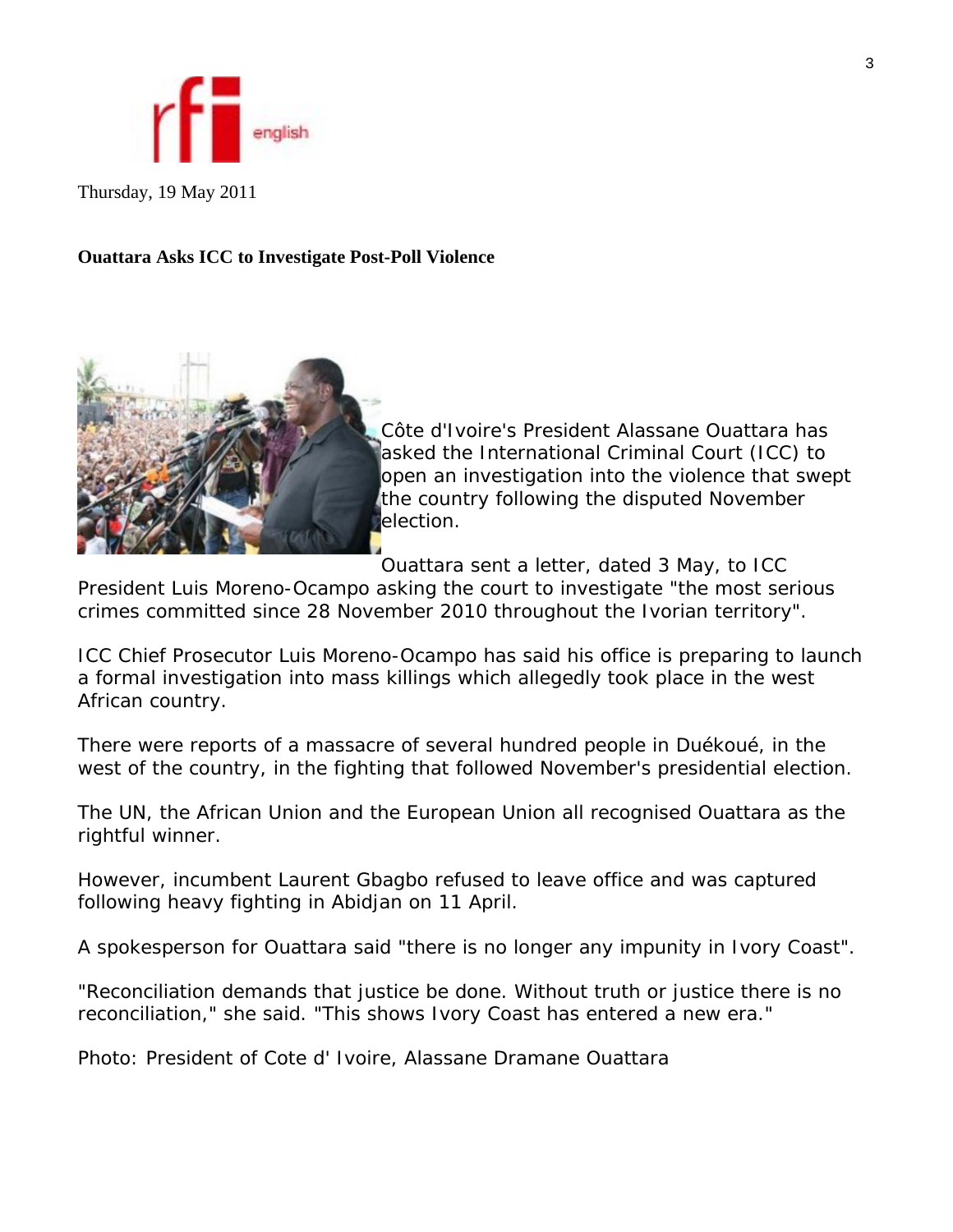

#### **ICTR Prosecutor Welcomes Ex-Army Chief's Sentence**

Gashegu Muramira

Arusha — The Prosecutor of the International Criminal Tribunal for Rwanda (ICTR) , Hassan Bubacar Jallow, has welcomed the 30-year prison sentence handed down to former Army Chief of Staff, Gen. Augustin Bizimungu, for his involvement in the 1994 Genocide against the Tutsi.

Bizimungu was convicted on six counts of Genocide, crimes against humanity for murder, extermination and rape and violations of Article 3 common to the Geneva Conventions and Additional protocol II (murder; rape, humiliating treatment).

"The judgement is important to all persons in positions of leadership, especially military commanders. It establishes very clearly that superiors will be held legally responsible for the acts committed by their subordinates." Jallow said in an interview in Arusha, Tanzania, the seat of the ICTR.

Three other former military officers were also sentenced on Tuesday, in the long-running case known as the 'Military II' trial.

They include former chief of the gendarmerie, Gen. Augustin Ndindiliyimana, former Commander of the Reconnaissance Battalion, Major François-Xavier Nzuwonemeye and Captain Innocent Sagahutu, who commanded one of the squadrons of the unit.

"I think that message ought to go out. Leaders are expected to prevent their subordinates from engaging in unlawful activities or if they cannot prevent them to punish them thereafter. It is an excellent message that needed to be disseminated globally in Africa and beyond," he added.

Jallow said that the prosecution did not totally lose in the case as the judges recognised that there had been a plan to exterminate Tutsis.

"The judges said that what happened in Rwanda in 1994, the Genocide, could not have happened in the absence of some kind of coordination, organisation and planning" he said.

The Chamber found Bizimungu and Ndindiliyimana responsible for offences perpetrated by soldiers and gendarmes under their command in 1994.

In addition, Bizimungu was found to have made a speech in Mukingo Commune, calling for the beginning of a killing spree of Tutsis in Ruhengeri, Northern Province.

The chamber also found Nzuwonemeye and Sagahutu, guilty of having ordered the killing of the Prime Minister Agathe Uwilingiyimana and failing to punish perpetrators involved in killing 10 Belgian UN peacekeepers on April 7, 1994.

Nzuwonemeye and Sagahutu each received a prison sentence of 20 years while Ndindiliyimana was sentenced to time served since 2000, and released.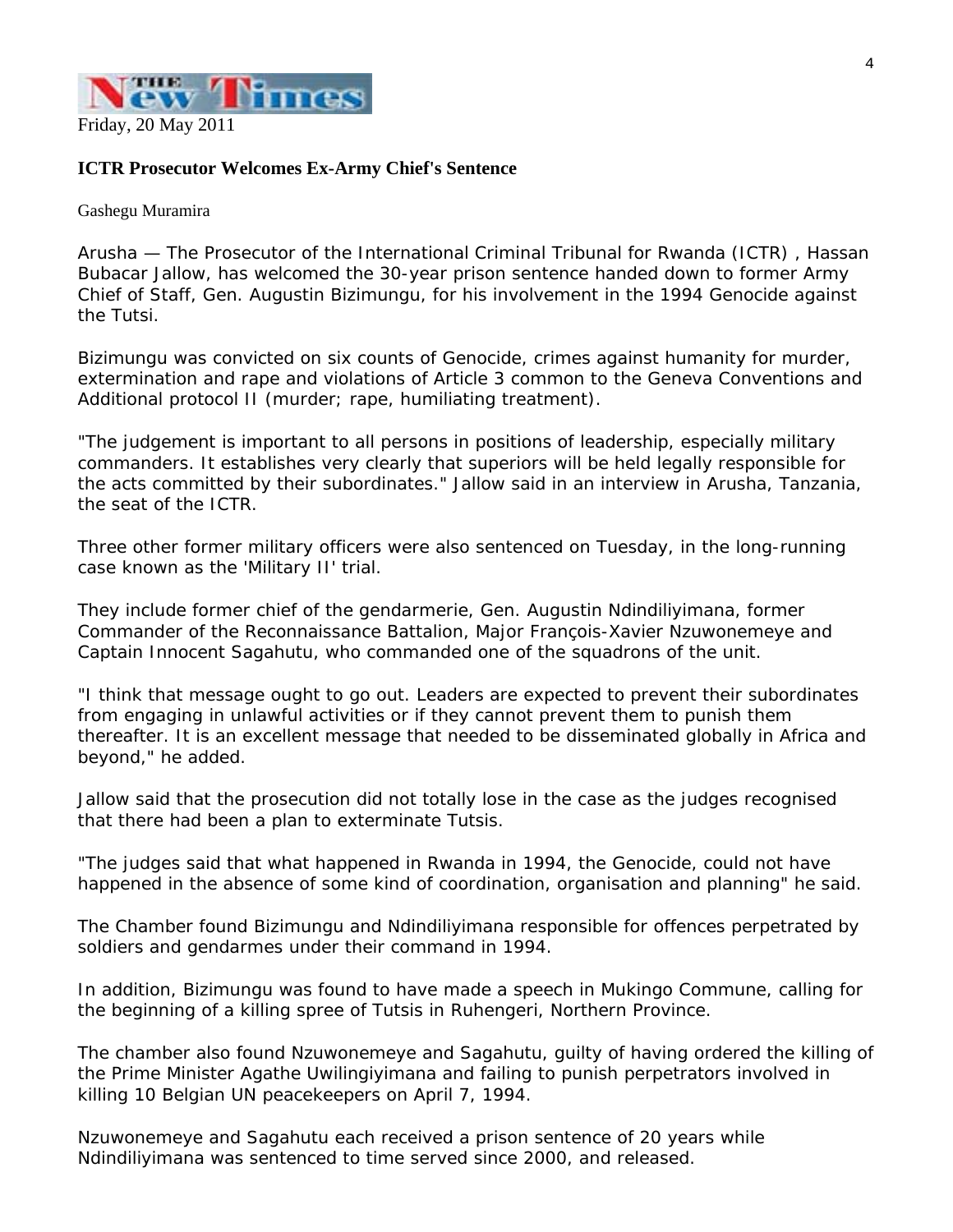#### **Military officers convicted of killing of Premier**

Former senior Rwanda military officers ordered the killing of Prime Minister Agathe Uwilingiyimana on April 7, 1994, the International Criminal Tribunal for Rwanda (ICTR) says in its judgement delivered Tuesday in the case of four ex-military officers.

Major Francois-Xavier Nzuwonemeye was Commander of the Reconnaissance (RECCE) Battalion, while Captain Innocent Sagahutu was a member of the unity.

"Throughout the attack, Nzuwonemeye and Sagahutu remained in contact with the troops on the ground, sending them supplies and issuing operational instructions. Consequently, the Chamber finds Nzuwonemeye and Sagahutu ordered the killing of Prime Minister Uwilingiyimana," reads the judgement.

The Trial Chamber convicted the duo of crime against humanity and war crimes for their role in the death of the prime minister and killings of 10 Belgian peacekeepers. They have been sentenced to 20 years imprisonment each.

In its judgement, the Chamber found that the prosecution adduced credible and consistent evidence establishing that RECCE soldiers participated in the attack and killing of Prime Minister Agathe Uwilingiyimana and considered her death to be of great significance.

"Based on the evidence, the Chamber finds (prosecution) proved beyond reasonable doubt that her death was a result of an organized military operation carried out with the authorization of senior military officers," it ruled.

According to the judgement, the Chamber was satisfied that an armoured unit from RECCE battalion under instructions of Nzuwonemeye and Sagahutu was involved in the premier's death. It found that the duo also aided and abetted the direct perpetrators, as an aggravating factor.

Regarding the killing of 10 Belgian peacekeepers, the Chamber also found Nzuwonemeye and Sagahutu criminally responsible as superiors. Though there was no evidence for his participation in the attack, the Chamber discovered that Nzuwonemeye knew about the killings.

"Nzuwonemeye himself admitted to learning about the killings on his return from the meeting at ESM (Ecole Supérieure Militaire, the Senior Military Officers' School). Despite his knowledge, the Chamber is not satisfied that (he) took sufficient steps to punish those RECCE members involved in the killings," it said.

In the case of Sagahutu, the Chamber found that he was informed of presence of the Belgian peacekeepers in the UNAMIR building that were being attacked in camp Kigali despite their resistance and, thereafter, he instructed soldiers to put down the resistance by the peace corps.

Also in the judgement, two generals, Augustin Bizimungu, who was Chief of Staff of the Army and that of Gendarmerie, Augustin Ndindiliyimana, charged jointly with Nzuwonemeye and Sagahutu, were convicted of genocide, crimes against humanity and war crimes.

Bizimungu was jailed 30 years, while Ndindiliyimana was sentenced to the time served since his arrest on January 29, 2000.

FK/GF

© Hirondelle News Agency